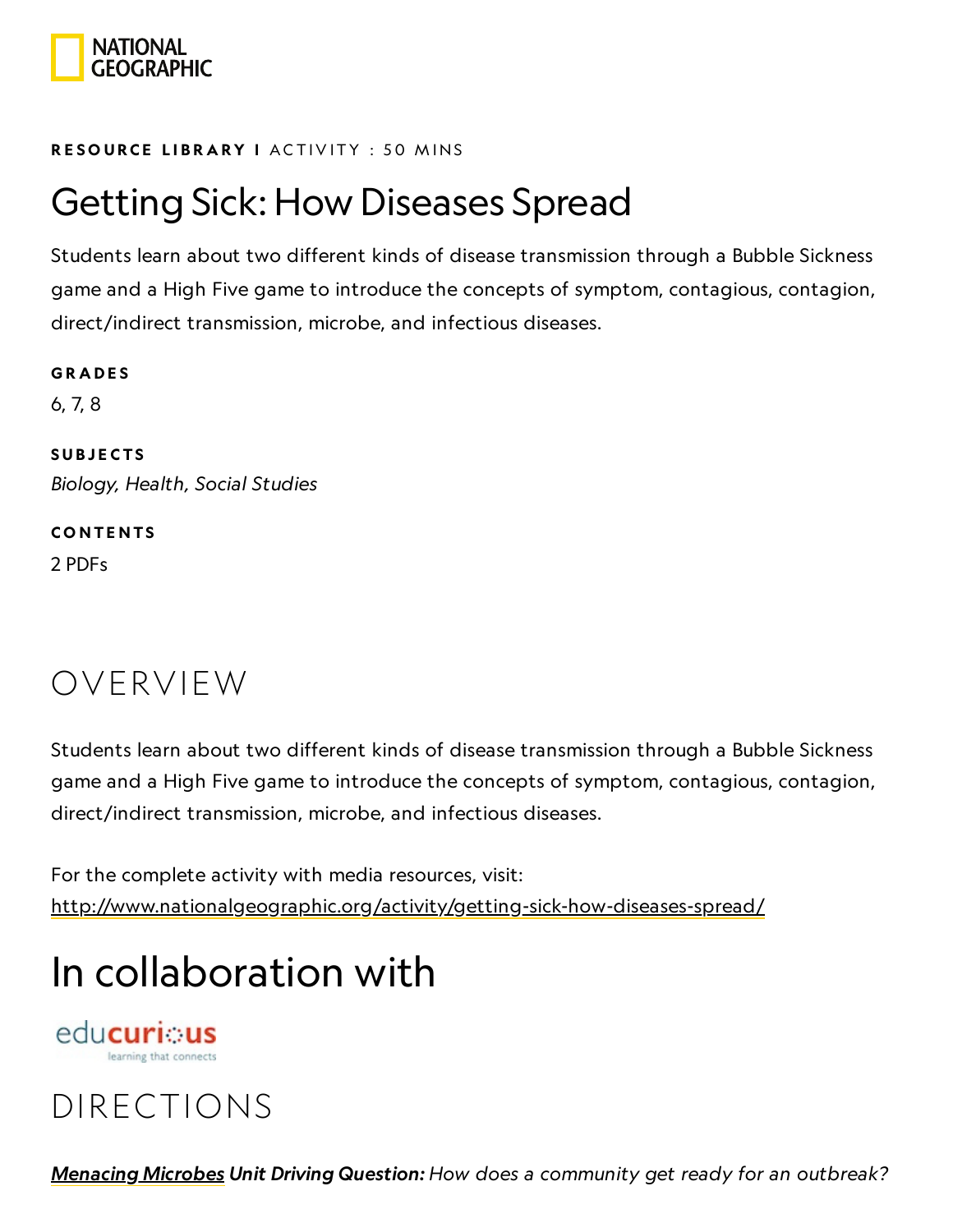#### There's an [Outbreak!](https://www.nationalgeographic.org/lesson/theres-outbreak/) Lesson Driving Question: How do diseases spread?

### 1. Activate students' prior knowledge with a brief Turn-and-Talk with a neighbor about the last time they remember being sick.

To get students thinking about symptoms and transmission pathways of particular illnesses, ask students to remember the last time they were sick. Have them discuss with a neighbor:

- What were your symptoms (what was happening to their bodies)?
- How long were you sick?
- How do you think you got sick?
- What helped you get better?
- Do you think anyone else got sick from you?

Have students share some of their responses and record them on the board or on chalk paper. You will refer to this at the end of this activity.

#### 2. Play the High Five game to learn about direct contact disease transmission.

Set up:

- Tell students that the class is going to play a couple of games to learn about how different diseases can be spread.
- Give each student an index card that they will use in the next step, Play.
- Have students count off 1-12.

Play:

- Have students walk through the room with their blank index card and something to write with. When they encounter another student, they give each other a High Five and write the other person's number down on their index card. Do this long enough for each student to gather 3-5 numbers on their index cards, about five minutes.
- Have students return to their seats.
- Roll a set of two dice. Tell students what number was infected with the "High Five" sickness. Anyone who has that number on their card has now been infected.

Debrief: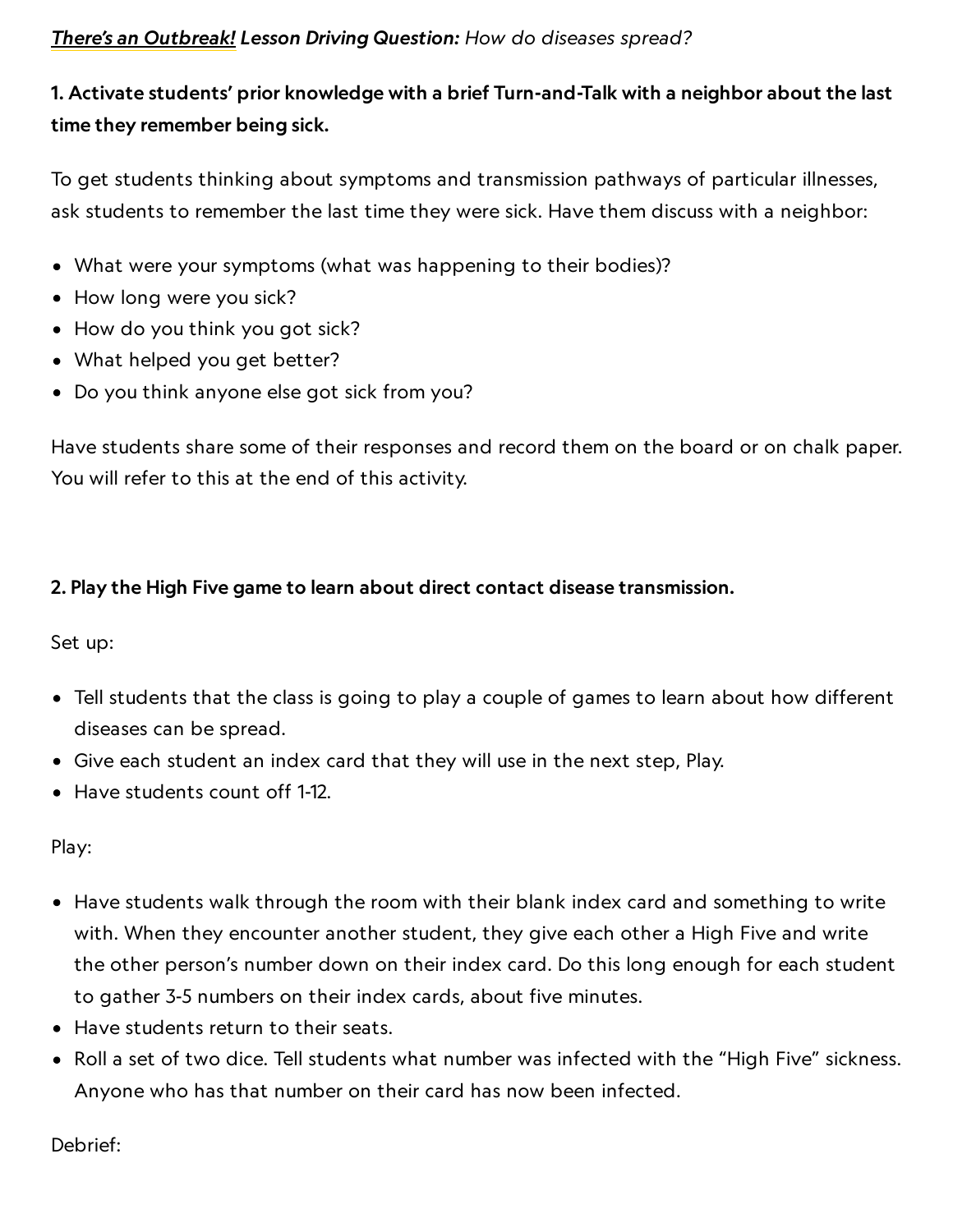- Introduce the concept of direct disease transmission. Tell students that this is when an infected person makes physical contact with another person.
- Lead a Think-Pair-Share discussion by asking: What kinds of illnesses do you think are spread this way? What kinds of things could help stop the spread of diseases spread through direct transmission?
- Have students use hand sanitizer or wash their hands before the next activity step.

### 3. Play the Bubble Sickness game to learn about indirect disease transmission.

#### Set up:

Tell students that you, the teacher, are sick with "Bubble Sickness." You promise not to touch anyone as long as you are sick with "Bubble Sickness." However, if one of your bubbles lands on someone, that person becomes "sick."

#### Play:

- Have students wander around the room.
- Blow bubbles at the students.
- If a bubble lands on a student, that student becomes "sick."
- After about 30 seconds, have "sick" students stand on one side of the room, and healthy students stand on the other side of the room. Tell students that the bubbles could represent a sneeze or a cough.

#### Debrief:

- Introduce the concept of indirect and airborne disease transmission. Bring their attention to how many people can get "sick" from one person's sneezes.
- Lead a Think-Pair-Share discussion by asking: What kinds of illnesses do you think are spread this way? What kinds of things could help stop the spread of airborne diseases?

### 4. Facilitate an inquiry discussion to generate students' questions and ideas about how communities respond to outbreaks of infectious diseases.

Tell students that when someone has a sickness that can spread to other people, they are considered contagious. A germ or microbe that makes people sick is called an infectious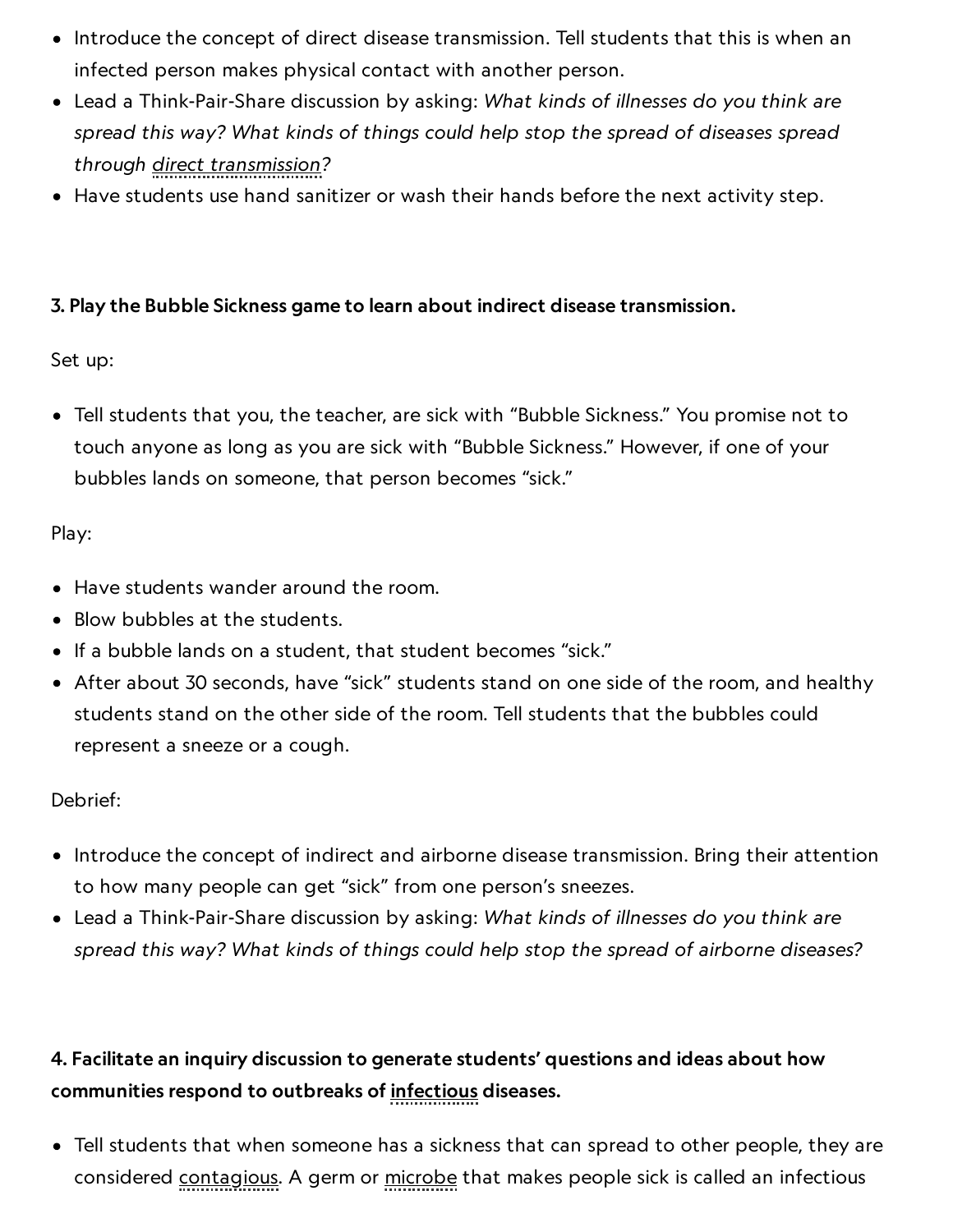disease. Transmission of infectious disease is called contagion. When a lot of people get sick with a particular disease, it is called an outbreak.

Facilitate a whole group discussion about who in the community (doctors, public health officials, mayor, scientist) might be affected and involved in an outbreak response. Begin by asking: If you were sick with Bubble Sickness, who would be the first person you would tell?

Possible prompts can include: Who would that person tell? If you needed to go to the doctor, how would you get there? What would be the risk that people around you would get sick? Who would the doctor tell? What would those people do?

- As students respond, create a flowchart on the board to map the direction of both information transfer and decision-making flow.
- Next, ask: When an outbreak happens in a community, what questions would you ask that could help you stop the spread of the sickness (e.g. How many people are sick? Where are the people getting sick? What are the symptoms? How long are people sick for? Who needs to know about this?).
- In pairs, have students take five minutes to write down as many questions as they can think of in response to the prompt above.
- Have pairs of students share their questions with a small group and circle questions that they have in common.
- From those circled questions, have students select two questions to share with the entire class and record on the board.

### 5. Introduce students to the project to anchor all of the learning in this unit.

- Tell students that communities need to have plans in place in case there are outbreaks of infectious diseases. In this unit, students will pick a particular disease to explore in-depth, and develop a community action plan to respond to an outbreak of that disease. All of the learning that they do in this unit will be working toward the development of that plan.
- Distribute and review the Action Plan for Response to Outbreak of Infectious Disease and the Action Plan Research worksheet with the students.

## Tip

Create a word wall with the vocabulary used in the activity: airborne, direct transmission, contagious, contagion, outbreak, symptom, infectious disease.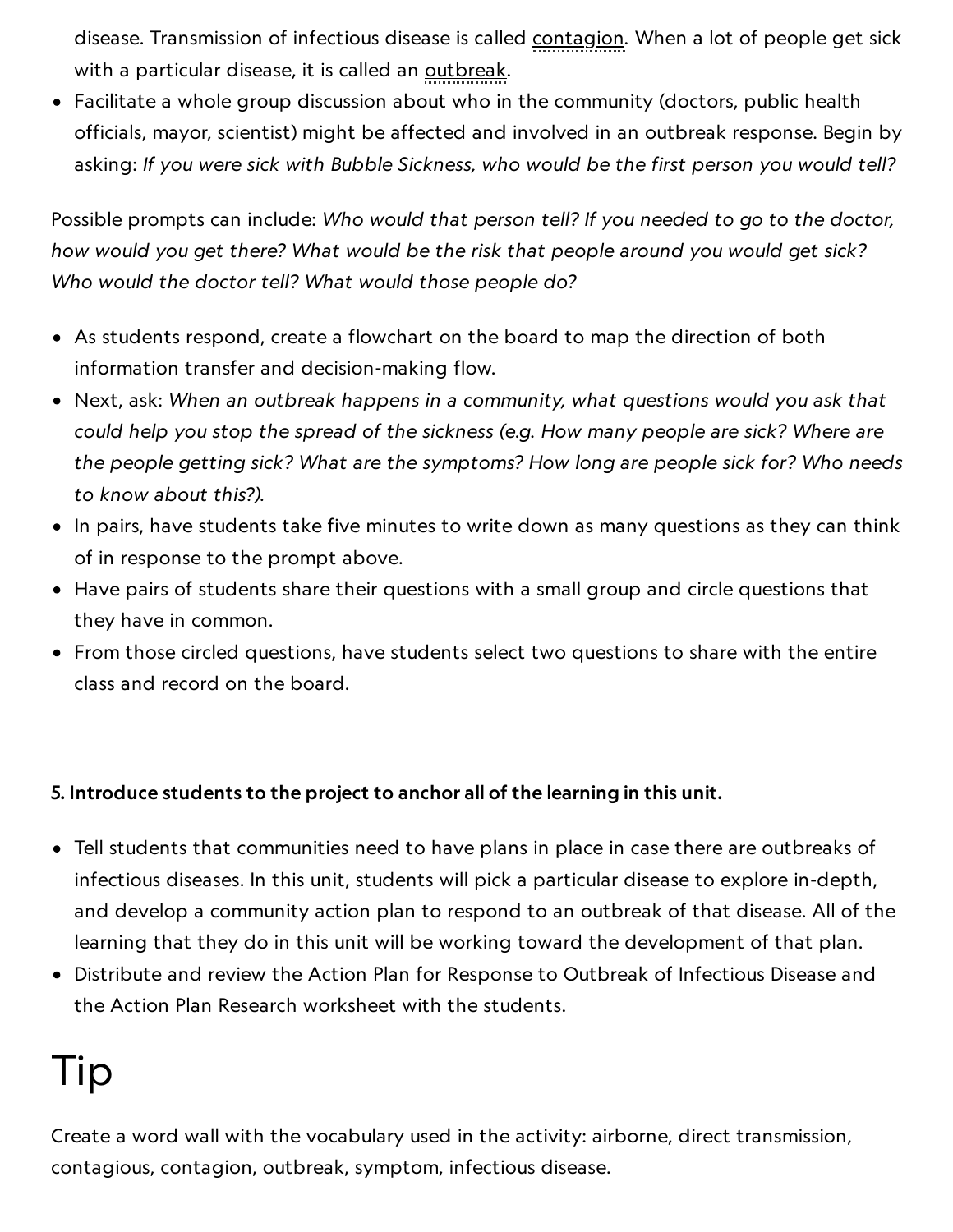# Informal Assessment

Ask students to write a response to the following on the back of the index card that they used for the Bubble Sickness game:

When we started class, you shared with a partner about the last time you were sick.

- 1. How do you think you got sick?
- 2. Who else do you think you spread the sickness to?

Be sure to use either direct or indirect transmission as part of your response.

### OBJECTIVES

## Subjects & Disciplines

- Biology
- Health
- Social Studies

## Learning Objectives

Students will:

Describe the complex nature of coordination among individuals, groups, and organizations, needed for effective response to outbreaks of infectious diseases.

# Teaching Approach

• Project-based learning

## Teaching Methods

- Discussions
- Inquiry
- Simulations and games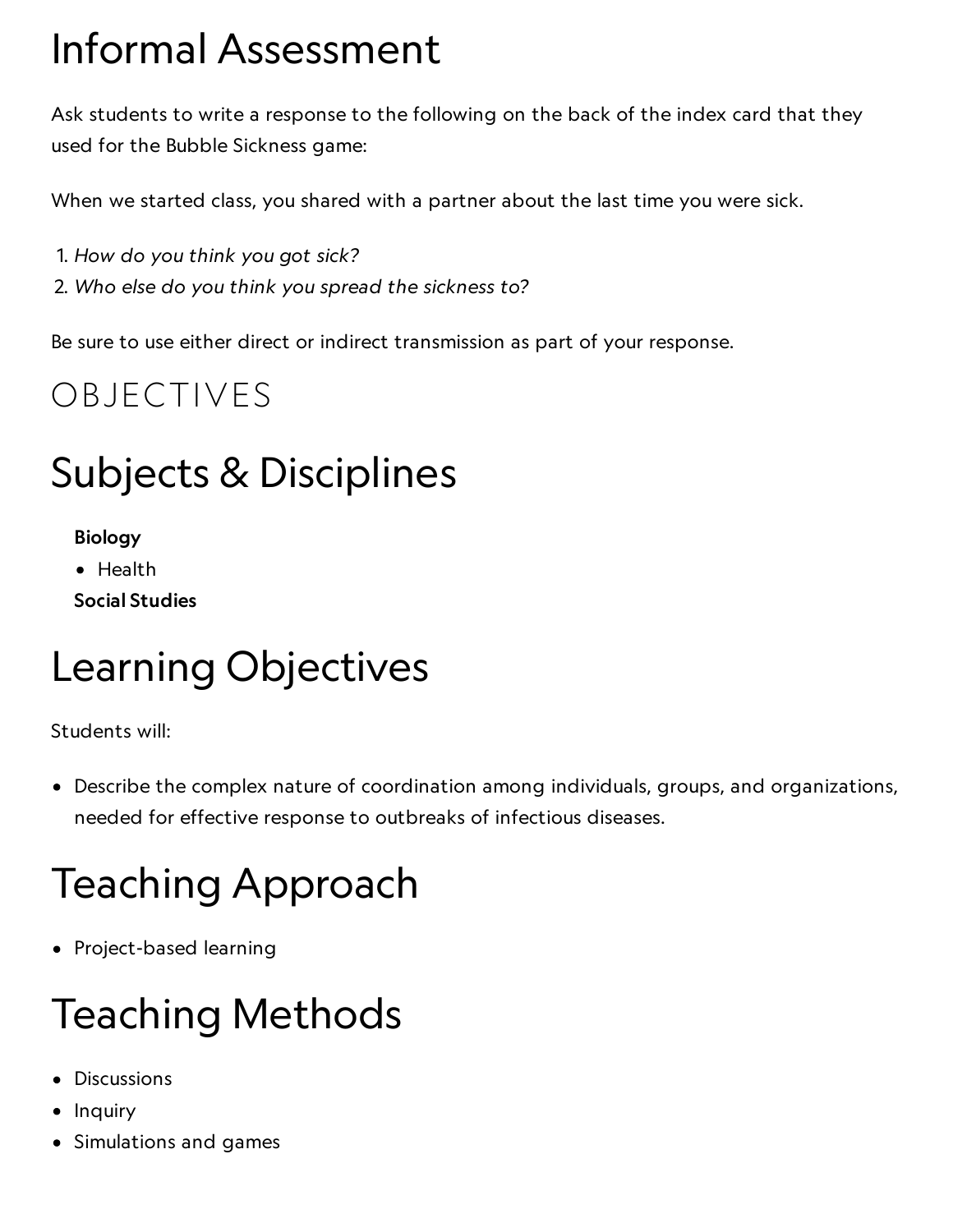# Skills Summary

This activity targets the following skills:

- 21st Century Themes
	- Civic [Literacy](http://www.p21.org/index.php?option=com_content&task=view&id=258&Itemid=120)
	- Health [Literacy](http://www.p21.org/index.php?option=com_content&task=view&id=259&Itemid=120)

# National Standards, Principles, and Practices

### COMMON CORE STATE STANDARDS FOR ENGLISH LANGUAGE ARTS & L ITERACY

### • [CCSS.ELA-LITERACY.SL.9-10.1:](http://www.corestandards.org/ELA-Literacy/SL/9-10/1/)

Initiate and participate effectively in a range of collaborative discussions (one-on-one, in groups, and teacher-led) with diverse partners on grades 9-10 topics, texts, and issues, building on others' ideas and expressing their own clearly and persuasively.

### THE COLLEGE, CAREER & CIVIC LIFE (C3) FRAMEWORK FOR SOCIAL STUDIES STATE STANDARDS

### • [D2.Civ.13.6-8](https://www.socialstudies.org/sites/default/files/2017/Jun/c3-framework-for-social-studies-rev0617.pdf):

Analyze the purposes, implementation, and consequences of public policies in multiple settings.

### • [D2.Civ.6.6-8:](https://www.socialstudies.org/sites/default/files/2017/Jun/c3-framework-for-social-studies-rev0617.pdf)

Describe the roles of political, civil, and economic organization in shaping people's lives.

### Preparation

### What You'll Need

### **MATERIALS YOU PROVIDE**

- Index cards
- Bubbles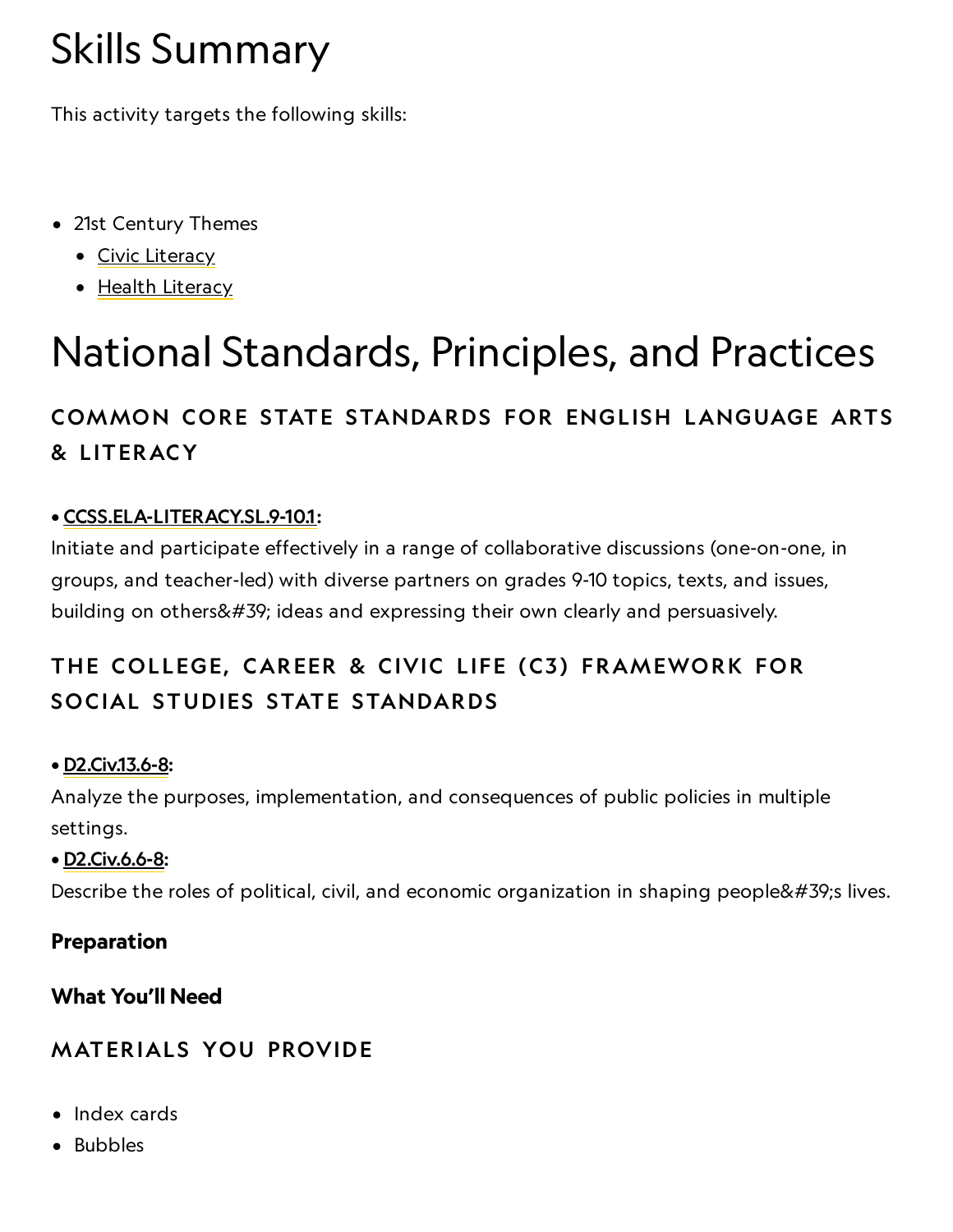### PHYSICAL SPACE

Classroom

### GROUPING

- Heterogeneous grouping
- Homogeneous grouping
- Large-group learning
- Small-group learning

### RESOURCES PROVIDED: HANDOUTS & WORKSHEETS

- Action Plan for Response to Outbreak of [Infectious](https://media.nationalgeographic.org/assets/file/ActionPlan.pdf) Disease
- Action Plan [Scoring](https://media.nationalgeographic.org/assets/file/ActionPlanRubric.pdf) Rubric

### BACKGROUND & VOCABULARY

## Background Information

There are many different kinds of diseases that affect people. These include allergic disease, fungal infections, autoimmune diseases, and microbial diseases. In this activity, the focus is on microbial disease. Outbreaks of microbial disease can and do happen during which more people are infected with a particular disease than is typical in a community, region, or time period. One of the first steps in learning how to create an effective plan to stop and prevent outbreaks is learning how microbial diseases are transmitted.

# Prior Knowledge

### $\mathsf{I}$ Recommended Prior Activities

• None

# Vocabulary